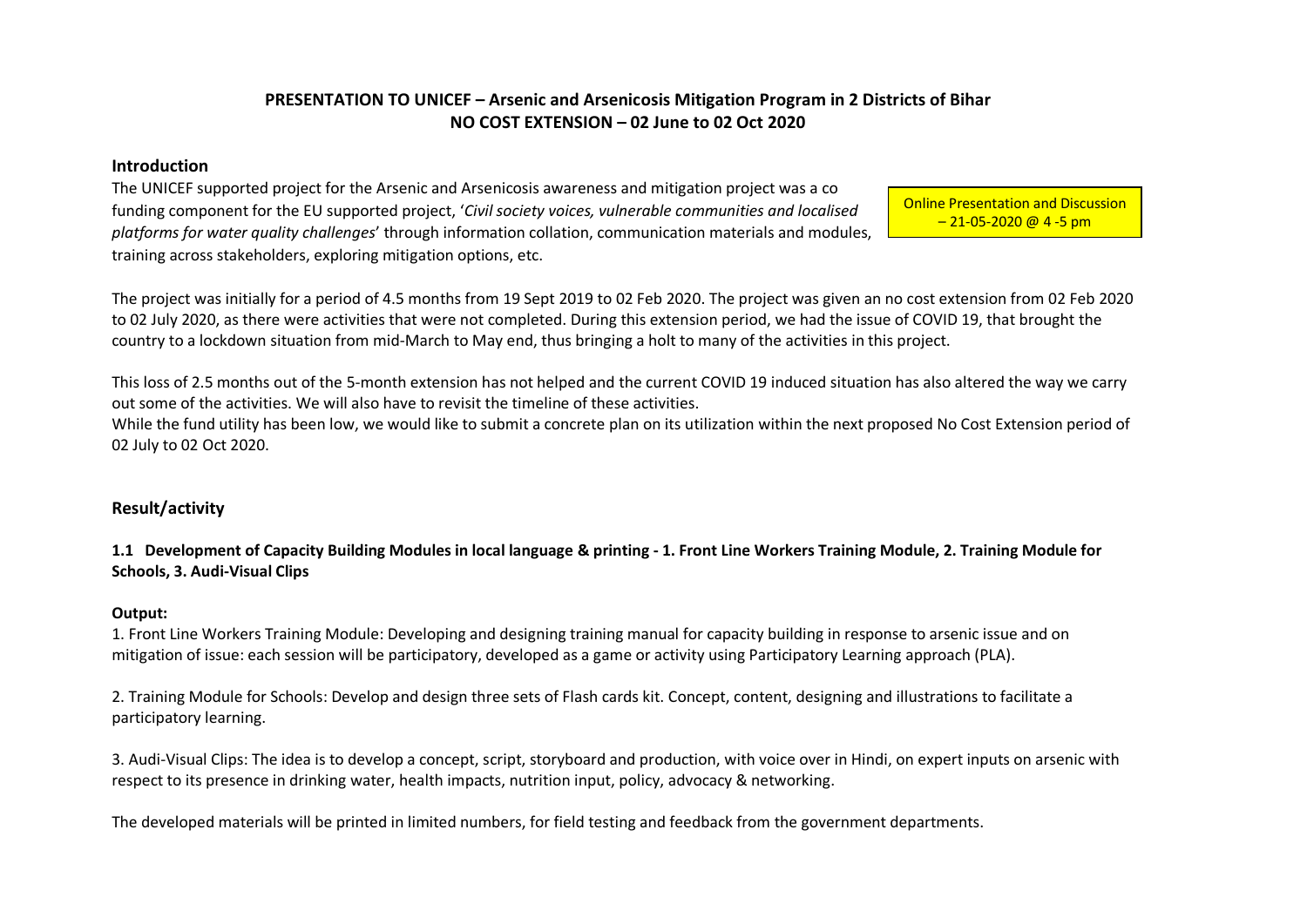**Current Status:** The Communication consultant to work on the 3 outputs has been identified and is ready to start work on the 3 outputs immediately. The matter and the formats for the products have been discussed with the consultant. The delay in getting this going has been the lack of quotes from the various vendors, time taken to formulate the products details. The draft of the work plan is being developed and will be shared within a week of signing the agreement.

**Proposed plan & timeline:** The proposed plan is to initiate the work immediately and have a draft for field testing by mid-July. Based on the field tests and the feedback from the officials, the final output will be printed by mid-August 2020. The content for each of the output will be ready within 15 days of starting work. Once the content is approved, the design and the formatting work will be undertaken and the draft should be ready in a month's time. This will further be field tested and final product printed in limited numbers for dissemination to the government departments for uptake at the state level.

### **Budget Use:** Current usage - 0%

Under this activity, UNICEF contribution of INR 3,43,000 and the EC contribution of INR 55,000, is unutilized.

# **1.2 Capacity Building Training of Identified Stakeholders- Front Line Workers, PRIs, Natural leaders in the community and school-based awareness activities**

**Output:** This component consists of the salary of the field coordinators @2 in each district.

**Current Status:** We have 3 staff who were recruited for the UNICEF project components. 2 staff joined from 18 Nov 2019 & one from 2 Dec 2019. They have not gone to the field during the lockdown period but have been in contact with the respective field project partners and also written notes on their activities.

Their salary for the months of April and May have to be cleared. We await a clearance from UNICEF on this matter.

**Proposed plan & timeline:** The activities that the teams are to carry out at the field level have come to a halt from mid-March and we are currently planning to restart the field activities with necessary precautions keeping in mind the COVID 19 pandemic situation.

Based on the activities to be completed in the field, we will need the teams to be present for a period of 3 months. While the activities of capacity building and the mitigation activities (well cleaning and RWH) will be completed in 2 months, building the water governance structure at the ward / panchayat level will need 3 more months' time. We will need to address this budget component – as to where we can adjust this.

**Budget Use:** Current usage - 70% (Till March end - 2020) Available balance is INR 81,972, of which (15000\*3\*2 = INR 90000 will be booked for the salary for the April & May 2020)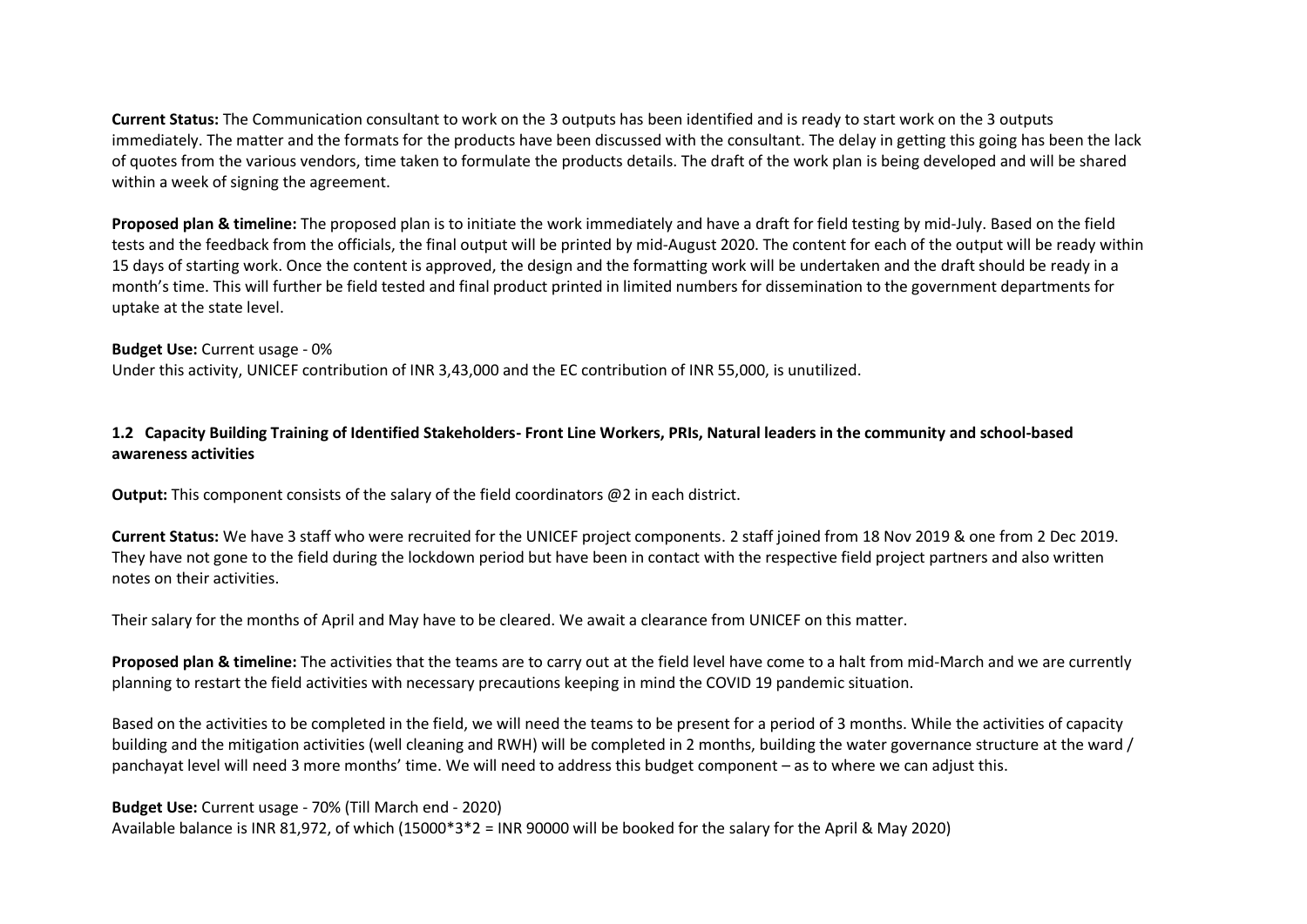# **1.3 Capacity Building Training of Identified Stakeholders- Front Line Workers, PRIs, Natural leaders in the community, and school-based awareness activities**

**Output:** Conduct a Two-day Training of Trainers (ToT) program - one each in Buxar & Bhagalpur districts to train about 50 people, at the district level to create awareness about Arsenic in drinking water, Arsenicosis symptoms and the various mitigation options available to select from for the community.

**Current Status:** One ToT was conducted in Bhagalpur during 19-20 September 2019, at the Bihar Agriculture University and with SCAN & EU cofunding. A total of 73 individuals participated in the training that covered 6 thematic topics and had a field visit to the solar treatment plant to study the O&M component. The report of this ToT has been submitted to UNICEF.

In Buxar, as a result of the ToT, Mr. Raghavendra Singh, DM Buxar became aware about a low-cost Arsenic filter, Arsiron Nilogon and passed an order to install one unit under the Poshan Abhiyan Program. The SaciWATER team was part of the team that created awareness about the filter at the various Anganwadi centres across the district.

**Proposed plan & timeline:** After the extension approved in February 2020, the plan was made to work for the ToT in both districts – as there was enough funds available under the activity. The plan was to work at organizing the District Platform Meet as well as the ToT jointly, as that would highlight the issues to the district platform members and the District Magistrate as well.

The teams were working on the list of participants, the venue and the resource persons to approach, but in March, the lock down affected this plan. With the continued restriction on crowd gathering at a single place, there are a few options that are being looked at.

a) Plan for a Virtual Meet in August – September at a bigger scale – as a Regional Meet (Co-Supported by the EU Project) b) Plan for the event independently as planned earlier in a physical location – but to be held in Aug-Sept 2020.

**Budget Use:** Current usage - 11% Amount available (INR 1,49,197 + 1,30,000)

Based on the mode of conducting the ToT, we can plan on the budget usage, as the travel and venue costs will be saved. We could invite presentations from across the globe on water quality issues with a special section on Arsenic can be organized and we can Publish a Compendium as an output. The available amount can be well utilized to build information available on water quality with focus on Arsenic in the region from different global researchers.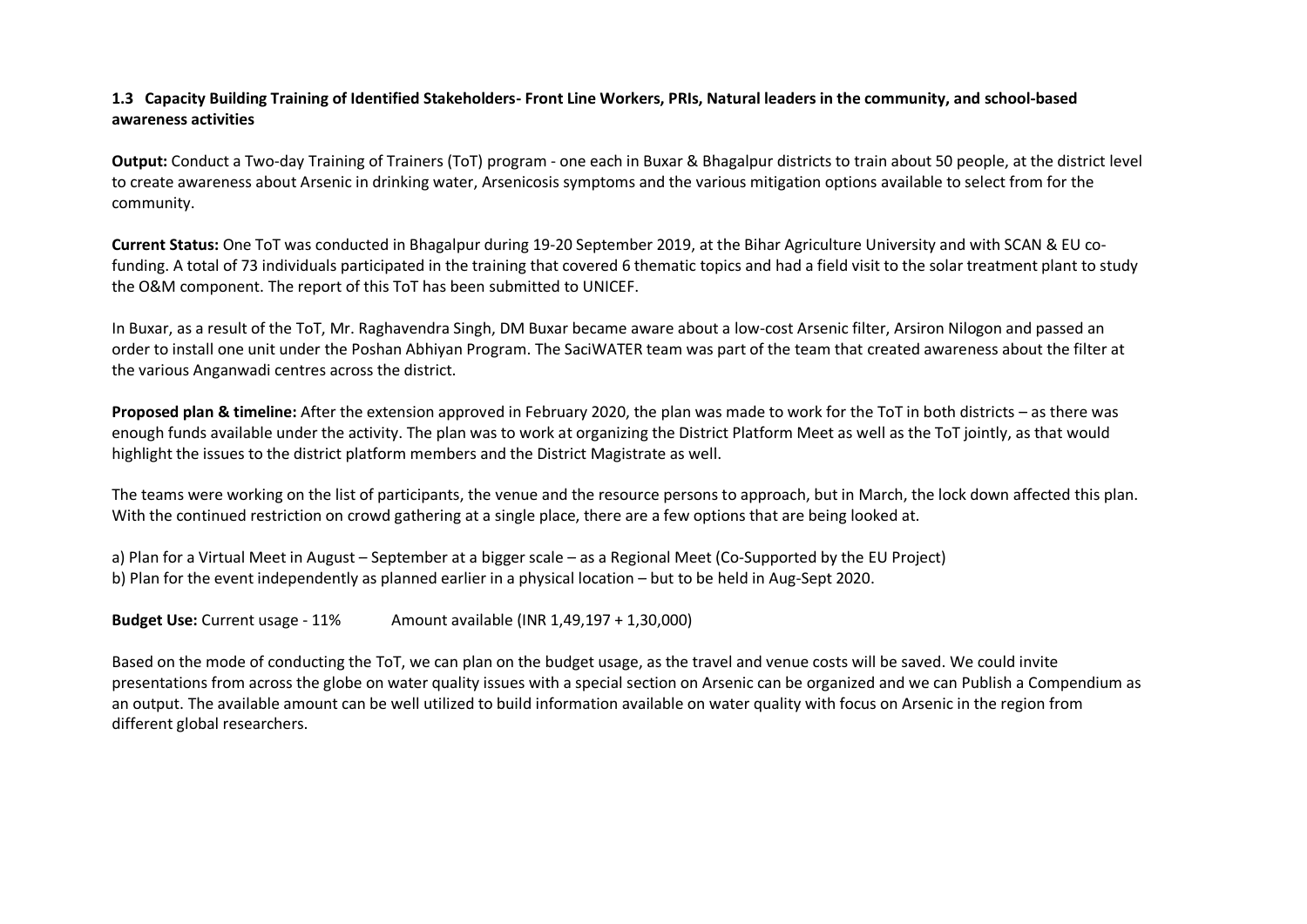### **Training of Trainers on Arsenic Mitigation: Training and Capacity building of stakeholders**

| Date                                          | <b>District</b> | <b>_ocation</b>                                                                                                   | <sup>e</sup> Participants<br>Number of |        |                          |
|-----------------------------------------------|-----------------|-------------------------------------------------------------------------------------------------------------------|----------------------------------------|--------|--------------------------|
|                                               |                 |                                                                                                                   | Male                                   | remale | Total                    |
| $\Omega$<br>2019<br>$1Q_{-}$<br>-20 September | Bhagalpur       | $ -$<br>$\sim$<br>$\mathbf{r}$<br>Dıstrıo<br>ict level (Bihar<br>Sabour <sup>'</sup><br>r Agriculture University. | $\overline{\phantom{a}}$               | ാറ     | $\overline{\phantom{a}}$ |

#### **1. Training Objectives:**

- i) Understand arsenic as a pollutant of water and it's effect on human health.
- ii) Learn about individual and community level arsenic mitigation measures as well understand the various local level alternative water sources.
- iii) Understand the roles and responsibilities of different stakeholders and institutions for the sustainable mitigation of arsenic.

#### **2. Training Materials:**

IEC and audio-visual materials were published in local languages (Assamese & Hindi) and used during the training programmes. In the IEC material, it was very simply explained about the Arsenic, Arsenicosis and its mitigation measures.

#### **3. Techniques used during training programme:** The following methods were used during the training programme:

- Classroom lecture cum interaction
- Group Discussion
- Exposure Visit
- Screening of Knowledge video
- Demonstration of Arsenic removal technology and practical exercise

| SI No. | Name of the Resource Person & Designation  |
|--------|--------------------------------------------|
|        | Dr. Arun Kumar, Scientist-I, MCI&RC, Patna |
|        | Dr Anshuman Kholi, BAU, Bhagalpur          |
|        | Dr. Jajati Mandal, BAU, Bhagalpur          |
|        | Mr. Dharmendra Singh, Sehgal Foundation    |

#### **4. Thematic sessions:**

- ➢ *Thematic Session I:* **Arsenic and it's exposure to the Health: District Situation & Approaches for the Mitigation**
- ➢ *Thematic Session II:* **Arsenic Monitoring in Ground Water**
- ➢ *Thematic Session III***: Arsenic in food chain and nutritional interventions**
- ➢ *Thematic Session IV:* **Arsenic Treatment Technology: Household and community level**
- ➢ *Thematic Session V:* **Water Conservations and rainwater harvesting systems as a tool to address arsenic issues**
- ➢ *Thematic Session VI:* **Operation & Maintenance (O&M) of Public Water Supply Schemes (PWSS) and community role for sustaining it:**

**Field Visit Location:** Bhagalpur - Lok Swasthay Pramndal Bhagalpur West (Solar Water Plant, Haridaspur)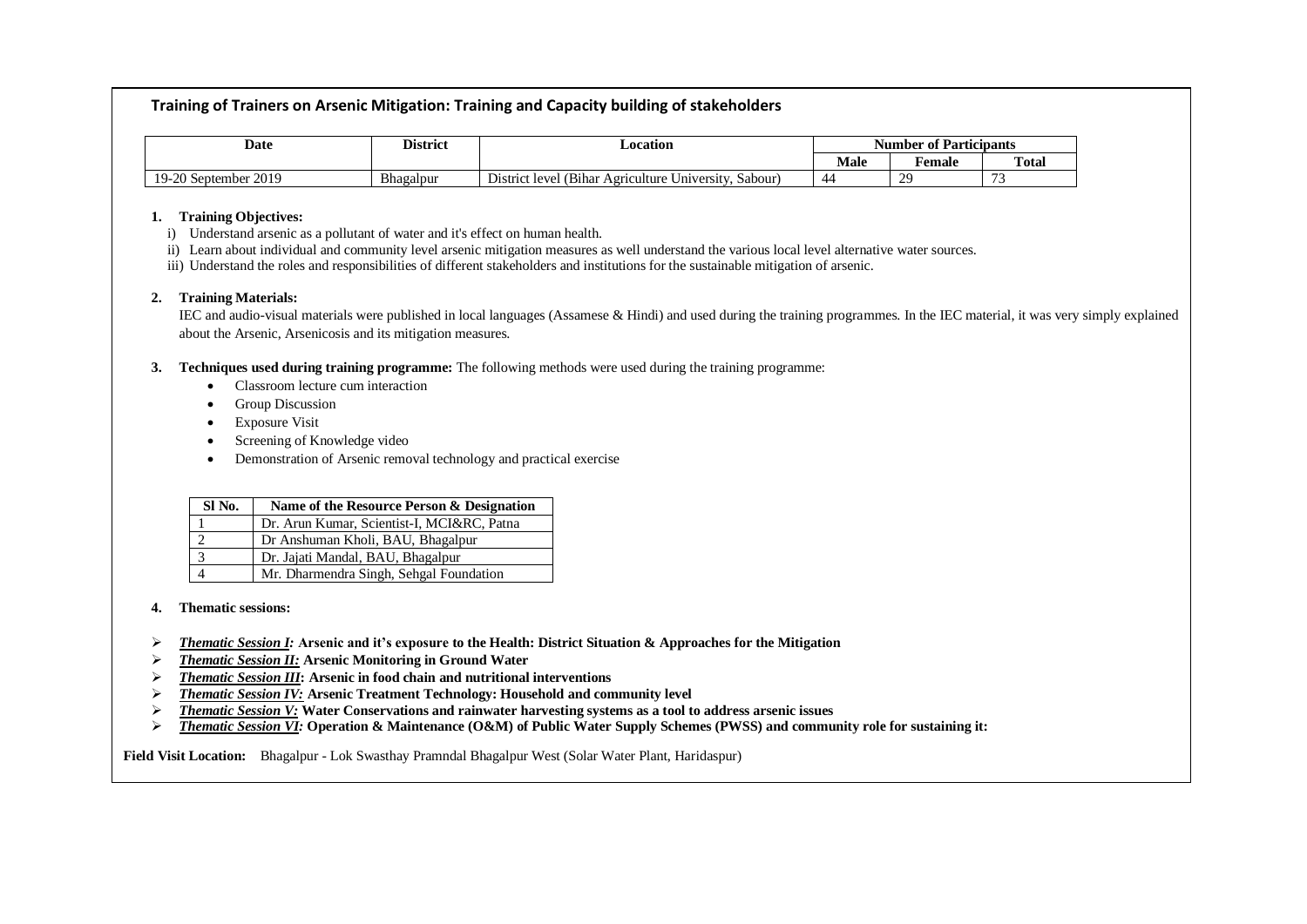## **1.4 Training of FLW, community, PRIs, schoolteachers, NGOs - New Habitations**

**Output:** 50 half-day training across the 2 districts. Initially the plan was to conduct a common training for all the above categories at a single venue. Field reality turned to be otherwise and organizing such training programs was turning out to be difficult. Instead we identified regular department/ organizational level training and tapped into their time to conduct training programs for the various target audience. Training of the PRI's has been less compared to the other categories.

**Current Status:** 30 of the planned 50 capacity building programs have been carried out across the various project blocks in the 2 districts. The FLW, Community and School teachers are being covered effectively, while the NGO sector through training of Jeevika field teams has been achieved to some extent. The PRI training is low compared to the rest.

**Proposed plan & timeline:** With the current situation of COVID 19 and the restrictions on large gatherings, the particular activity will have to be taken up with a bit of caution – in smaller groups – and maintaining the prescribed norms of social distancing, masks and hand wash.

The practice of fitting the Arsenic mitigation awareness with the government programs seems to be a good way to carry this further and complete the training activities.

**Budget Use:** Current usage – 12%. Available amount (INR 43951 + 50000) This amount available under this activity can be used to develop posters and charts for departments for awareness creation on Arsenic issue.

### **1.5 School level awareness sessions in all schools in catchment.**

**Output:** 50 half-day training across the 2 districts.

**Current Status:** 36 programs of the 50 have been completed till mid-March. The children in the age group of 10 to 17 age are the target audience. In addition to creating awareness about the issue of Arsenic and the resulting arsenicosis issues, the children are shown how the arsenic tests are conducted, and mainly on the mitigation options. A simple 3 pot filter technique is being shared with the school children. Discussion was on with the team to make a few water filters to be placed in the schools for use by the school children.

**Proposed plan & timeline:** In the current uncertainty about school reopening, we will have to plan the balance of the awareness programs in the schools after they are reopened. In addition, different HH water filters can be placed in some of the worse affected schools. This can be a way to get the students to practically see the role of the filters in providing them safe drinking water.

**Budget Use:** Current usage – 18% Available amount (INR 41020) This amount can be used to make poster sets for the schools and place arsenic filters in some of the Schools that have high Arsenic content in their drinking water source.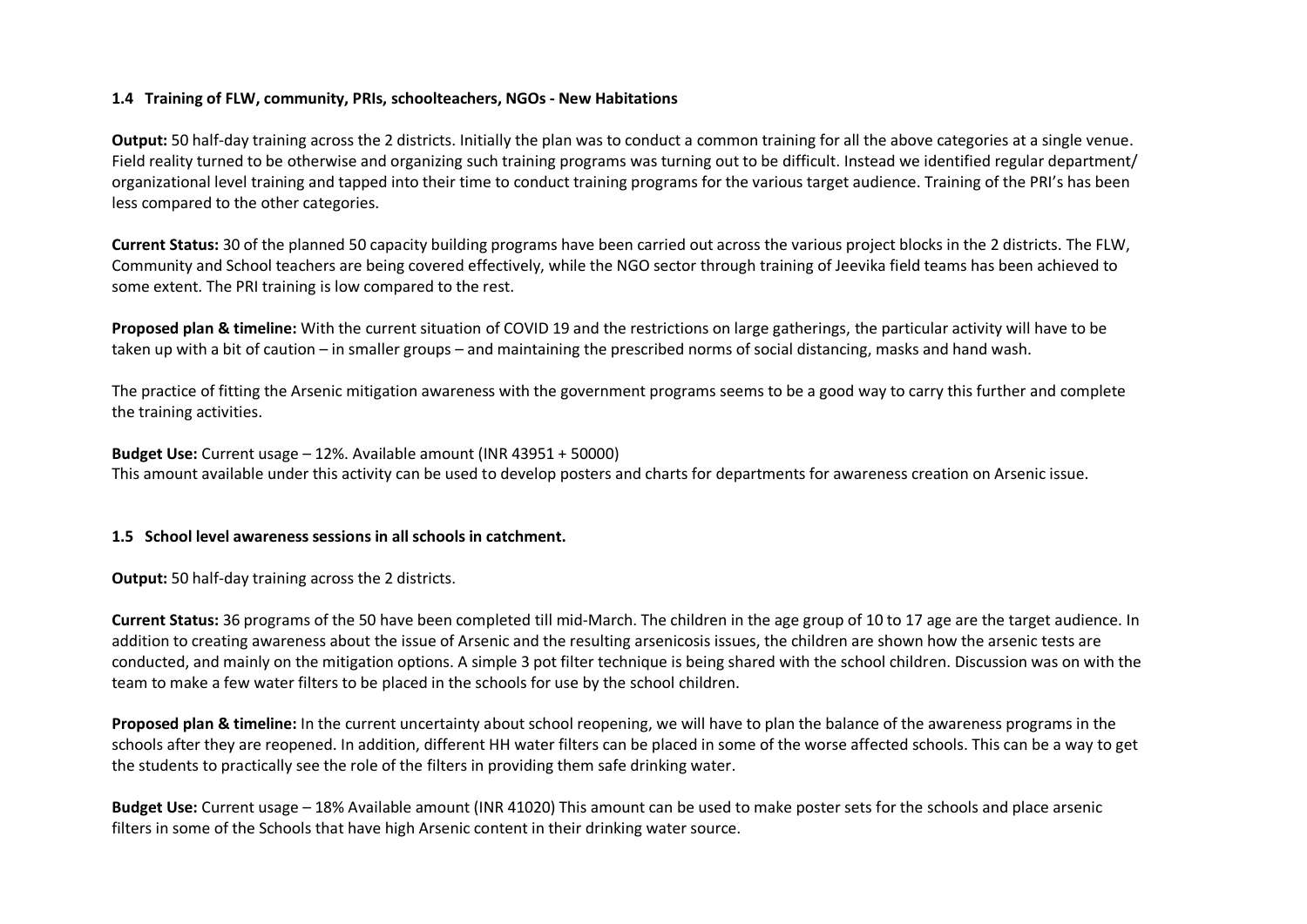# **Details of the training programs conducted district wise for the period of Dec 2019 – Feb 2020**

| SI. No.        | <b>Name of School / Facility</b>                  | <b>Block</b>       | <b>District</b> | <b>Participants Category</b>            | <b>No. of Participants</b> | Date       |
|----------------|---------------------------------------------------|--------------------|-----------------|-----------------------------------------|----------------------------|------------|
| $\mathbf{1}$   | Jawahar Middle School                             | <b>Buxar Sadar</b> | <b>Buxar</b>    | <b>Students and Teachers</b>            | 185                        | 04.12.2019 |
| $\overline{2}$ | Gaurishankar Middle School                        | <b>Buxar Sadar</b> | <b>Buxar</b>    | <b>Students and Teachers</b>            | 108                        | 05.12.2019 |
| $\mathbf{3}$   | <b>CDPO Office</b>                                | Dumraon            | <b>Buxar</b>    | AWWs, CDPO and other Staff              | 85                         | 06.12.2019 |
| $\overline{4}$ | Middle School, Ahirauli                           | <b>Buxar Sadar</b> | <b>Buxar</b>    | <b>Students and Teachers</b>            | 150                        | 09.12.2019 |
| $\sqrt{5}$     | Middle School, Dahiwar                            | <b>Buxar Sadar</b> | <b>Buxar</b>    | <b>Students and Teachers</b>            | 115                        | 10.12.2019 |
| 6              | Chandrashekhar school of education                | Simri              | <b>Buxar</b>    | PRI Members, Students and Villagers     | 152                        | 12.12.2019 |
| $\overline{7}$ | Girls Middle School, Nagpura                      | Simri              | <b>Buxar</b>    | <b>Students and Teachers</b>            | 125                        | 13.12.2019 |
| 8              | Middle School, Belaur                             | <b>Buxar Sadar</b> | <b>Buxar</b>    | <b>Students and Teachers</b>            | 70                         | 16.12.2019 |
| 9              | Middle School, Arjunpur                           | <b>Buxar Sadar</b> | <b>Buxar</b>    | <b>Students and Teachers</b>            | 61                         | 17.12.2019 |
| 10             | Middle School, Sonbarsa                           | <b>Buxar Sadar</b> | <b>Buxar</b>    | <b>Students and Teachers</b>            | 154                        | 18.12.2019 |
| 11             | Girls Middle School, Niyazipur                    | Simri              | <b>Buxar</b>    | <b>Students and Teachers</b>            | 98                         | 23.12.2019 |
| 12             | Middle School, Dullahpur East                     | Simri              | <b>Buxar</b>    | <b>Students and Teachers</b>            | $\overline{95}$            | 24.12.2019 |
| 13             | Middle School, Gangauli                           | Simri              | <b>Buxar</b>    | <b>Students and Teachers</b>            | 48                         | 27.12.2019 |
| 14             | PHC, Brahampur (Raghunathpur)                     | Brahampur          | Buxar           | ASHA Workers, Facilitator and BCM       | 48                         | 09.01.2020 |
| 15             | PHC, Simri                                        | Simri              | Buxar           | ASHA Workers, Facilitator and BCM       | 110                        | 14.01.2020 |
| 16             | Middle School, Dubha                              | Simri              | <b>Buxar</b>    | <b>Students and Teachers</b>            | 52                         | 17.01.2020 |
| 17             | Middle School, Khandhara                          | Simri              | Buxar           | <b>Students and Teachers</b>            | 48                         | 21.01.2020 |
| 18             | Middle School, Manjhwari Gautam                   | Simri              | Buxar           | <b>Students and Teachers</b>            | 22                         | 23.01.2020 |
| 19             | PHC, Cakki                                        | Chakki             | Buxar           | ASHA Workers, Facilitator and BCM       | 40                         | 28.01.2020 |
| 20             | PHC, Buxar Sadar                                  | <b>Buxar Sadar</b> | <b>Buxar</b>    | ASHA Workers, Facilitator and BCM       | 57                         | 29.01.2020 |
| 21             | BRC, Simri                                        | Simri              | <b>Buxar</b>    | <b>Teachers and BRP</b>                 | 145                        | 06.02.2020 |
| 22             | Middle School, Ramobariya                         | <b>Buxar Sadar</b> | Buxar           | <b>Students and Teachers</b>            | 201                        | 11.02.2020 |
| 23             | BRC, Chakki                                       | Chakki             | Buxar           | <b>Teachers and BRP</b>                 | 72                         | 12.02.2020 |
| 24             | PHC, Simri                                        | Simri              | <b>Buxar</b>    | ASHA Workers, Facilitator and BCM       | 60                         | 13.02.2020 |
| 25             | PHC. Simri                                        | Simri              | <b>Buxar</b>    | Asha workers, Fasilitator, BCM and MOIC | 59                         | 17.02.2020 |
| 26             | Chhotka Rajpur (Parsan pah)                       | Simri              | <b>Buxar</b>    | CC, CM and SHG group members            | 17                         | 17.02.2020 |
| 27             | Community Hall, Arak                              | Chakki             | Buxar           | CM, Book keeper and SHG group members   | 26                         | 19.02.2020 |
| 28             | Gangaram Primary com Middle Sanskrit School, Arak | Chakki             | <b>Buxar</b>    | <b>Students and Teachers</b>            | 148                        | 25.02.2020 |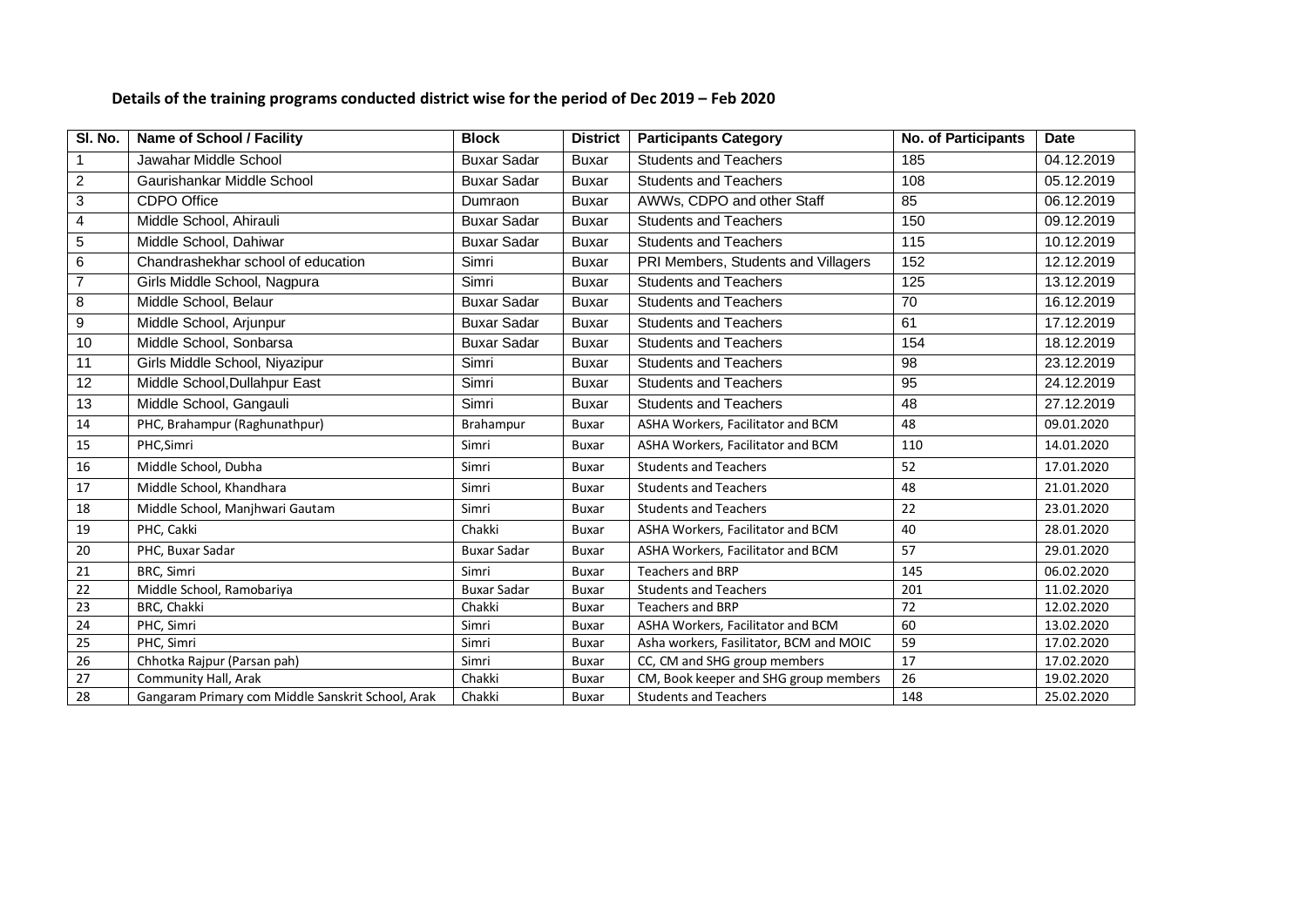| SL. No         | <b>Name of School/Facility</b>     | <b>Block</b>           | <b>District</b>  | <b>Awareness Program for Participants</b> | <b>No. Of Participants</b> | <b>Date</b> |
|----------------|------------------------------------|------------------------|------------------|-------------------------------------------|----------------------------|-------------|
| $\mathbf{1}$   | <b>MS ORIOUP</b>                   | <b>KAHALGAON</b>       | <b>BHAGALPUR</b> | <b>Students &amp; Teachers</b>            | 89                         | 09.12.2019  |
| $\overline{2}$ | <b>MS Antichak</b>                 | <b>KAHALGAON</b>       | <b>BHAGALPUR</b> | <b>Students &amp; Teachers</b>            | 80                         | 10.12.2019  |
| $\overline{3}$ | <b>MS Anthawn</b>                  | <b>KAHALGAON</b>       | <b>BHAGALPUR</b> | <b>Students &amp; Teachers</b>            | 70                         | 11.12.2020  |
| 4              | Middle school Bhawanipur           | KAHALGAON              | <b>BHAGALPUR</b> | students & Teachers                       | 46                         | 12.12.2019  |
| $\overline{4}$ | <b>MS Birbanna</b>                 | KAHALGAON              | <b>BHAGALPUR</b> | <b>Students &amp; Teachers</b>            | 70                         | 13.12.2019  |
| 5              | MS Badi Dilori                     | PIRPAINTI              | <b>BHAGALPUR</b> | <b>Students &amp; Teachers</b>            | 49                         | 14.12.2019  |
| 6              | <b>CRCC KISHANDASPUR</b>           | KAHALGAON              | <b>BHAGALPUR</b> | <b>TEACHERS</b>                           | 17                         | 16.12.2019  |
| $\overline{7}$ | SADAR HOSPITAL KAHALGAON           | <b>KAHALGAON</b>       | <b>BHAGALPUR</b> | <b>ASHA</b>                               | 81                         | 17.12.2019  |
| 8              | <b>CRCC ANTICHACK</b>              | <b>KAHALGAON</b>       | <b>BHAGALPUR</b> | <b>TEACHERS</b>                           | 29                         | 17.12.2019  |
| 9              | SADAR HOSPITAL KAHALGAON           | KAHALGAON              | <b>BHAGALPUR</b> | ANM & ASHA                                | 75                         | 18.12.2019  |
| 10             | <b>MS Kamat</b>                    | PIRPAINTI              | <b>BHAGALPUR</b> | <b>Students &amp; Teachers</b>            | 76                         | 18.12.2019  |
| 11             | <b>Teachers Training Antichack</b> | <b>KAHALGAON</b>       | <b>BHAGALPUR</b> | <b>TEACHERS</b>                           | 31                         | 19.12.2019  |
| 12             | MS Bhawanipur                      | KAHALGAON              | <b>BHAGALPUR</b> | <b>Student's &amp; Teachers</b>           | 42                         | 20.12.2019  |
| 13             | <b>HSC Budhuchak</b>               | <b>KAHALGAON</b>       | <b>BHAGALPUR</b> | <b>ANM &amp; VILLAGERS</b>                | 27                         | 21.12.2019  |
| 14             | <b>HSC BAROHIYA</b>                | <b>KAHALGAON</b>       | <b>BHAGALPUR</b> | ANM & AWW & VILLAGERS                     | 10                         | 23.12.2019  |
| 15             | Refral Hospital Nathnager          | KAHALGAON              | <b>BHAGALPUR</b> | <b>ANM</b>                                | 31                         | 24.12.2019  |
| 15             | Refral hospital Pirpainti          | PIRPAINTI              | <b>BHAGALPUR</b> | <b>ANM</b>                                | 75                         | 24.12.2019  |
| 17             | Refral Hospital Ishmailpur         | Ishmilepur             | <b>BHAGALPUR</b> | <b>ANM</b>                                | 11                         | 31.12.2019  |
| 18             | <b>HS Dayalpur</b>                 | Kahalgaon              | <b>BHAGALPUR</b> | <b>Students &amp; Teachers</b>            | 45                         | 06.01.2020  |
| 19             | SADAR HOSPITAL KAHALGAON           | <b>KAHALGAON SADAR</b> | <b>BHAGALPUR</b> | <b>ASHA</b>                               | 77                         | 07.01.2020  |
| 20             | PHC SABOUR                         | <b>SABOUR</b>          | <b>BHAGALPUR</b> | <b>ANM</b>                                | 23                         | 07.01.2020  |
| 21             | <b>HS Ekdara</b>                   | <b>KAHALGAON</b>       | <b>BHAGALPUR</b> | <b>Students &amp; Teachers</b>            | 39                         | 09.01.2020  |
| 22             | <b>HS BUDHUCHACK</b>               | KAHALGAON              | <b>BHAGALPUR</b> | <b>Students &amp; Teachers</b>            | 42                         | 10.01.2020  |
| 23             | Refral Hospital Nathnagar          | <b>NATHNAGAR</b>       | <b>BHAGALPUR</b> | <b>ASHA</b>                               | 85                         | 11.01.2020  |
| 24             | PRI Kodwar                         | <b>KAHALGAON</b>       | <b>BHAGALPUR</b> | HEAD MAN, WARD & VILLAGERS                | 18                         | 12.01.2020  |
| 25             | PHC SABOUR                         | <b>SABOUR</b>          | <b>BHAGALPUR</b> | <b>ASHA</b>                               | 118                        | 16.01.2020  |
| 26             | MS Khawaspur                       | PIRPAINTI              | <b>BHAGALPUR</b> | <b>Students &amp; Teachers</b>            | 64                         | 04.02.2020  |
| 27             | MS Kali Prasad                     | PIRPAINTI              | <b>BHAGALPUR</b> | <b>Students &amp; Teachers</b>            | 57                         | 05.02.2020  |
| 28             | MS Feku Tola                       | PIRPAINTI              | <b>BHAGALPUR</b> | <b>Students &amp; Teachers</b>            | 67                         | 06.02.2020  |
| 29             | HS Ramnagar                        | PIRPAINTI              | <b>BHAGALPUR</b> | <b>Students &amp; Teachers</b>            | 46                         | 12.02.2020  |
| 30             | PRI Badi Mohanpur                  | PIRPAINTI              | <b>BHAGALPUR</b> | Head Man, Ward & Villaers                 | 20                         | 18.02.2020  |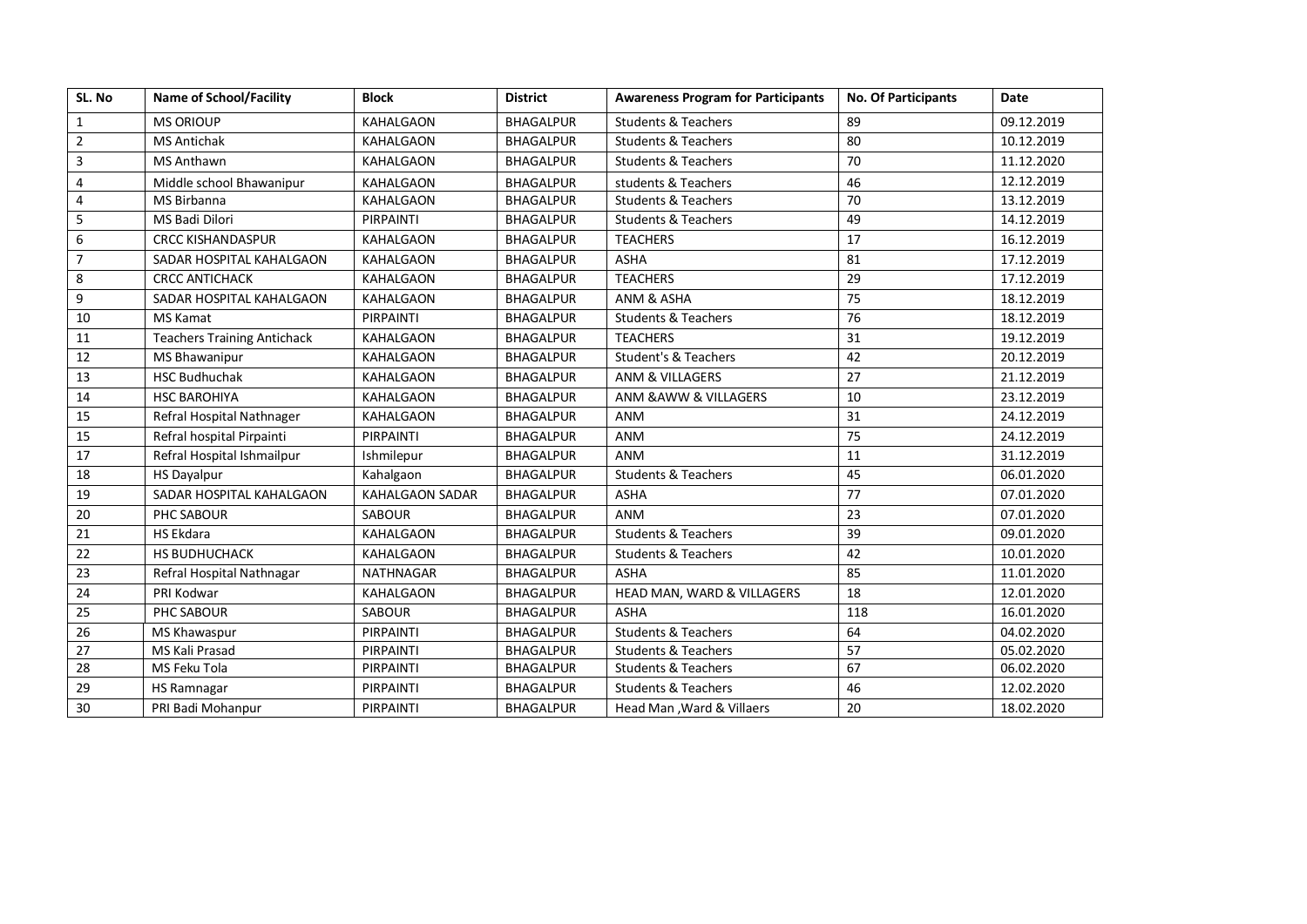Total number of participants trained under the Activities 1.4 & 1.5.

| <b>Districts</b> | School level awareness sessions in all schools<br>in catchment |              | Training of FLW, community, PRI's,<br>schoolteachers, NGO's - New Habitations |              |  |
|------------------|----------------------------------------------------------------|--------------|-------------------------------------------------------------------------------|--------------|--|
|                  | No of activities                                               | Participants | No of activities                                                              | Participants |  |
| <b>Bhagalpur</b> | 16                                                             | 984          | 16                                                                            | 728          |  |
| <b>Buxar</b>     | 20                                                             | 2297         | 14                                                                            | 900          |  |

In addition, 73 participants were trained under Activity 1.3, the ToT Program, conducted in Bhagalpur

## **1.6 Organize People Centric District Platform Meet to share findings and raise issues on mitigation – DM to lead the meeting**

**Output:** Conduct two People Centric District Platform meetings (DPM) - one in each district of Buxar and Bhagalpur. The plan was to conduct the DPM under the leadership of the District Magistrate (DM). While several meetings with the DM were positive, we have thus far been unsuccessful in converting the meeting into a signed order from the DM on organizing a DPM.

While in Buxar, the DM had discussed and event spoken about setting a date for the DPM, Buxar got a new DM and that again brought down the momentum.

**Current Status:** While the DM in both the districts are aware of SaciWATERs and the work on Arsenic, they don't seem to see this as a priority among the various other programs that are ongoing. We will need to rework on the strategy and

**Proposed plan & timeline:** We had planned for the DPM to be organized along with the ToT activity, in the month of March under the project, and invite the DM to be part of this. Now with that not going as planned due to the COVID 19, we propose the following:

a) Plan for a Virtual Meet in August – September at a bigger scale – as a Regional Meet (Co-Supported by the EU Project) b) Plan for the event independently as planned earlier in a physical location – but to be held in Aug-Sept 2020.

UNICEF can help in connecting with the DMs in the 2 district – on this matter.

**Budget Use:** Current usage - 9% Available amount (INR 27,360). This amount will be used – based on the mode of organizing the DPM is discussed and agreed upon.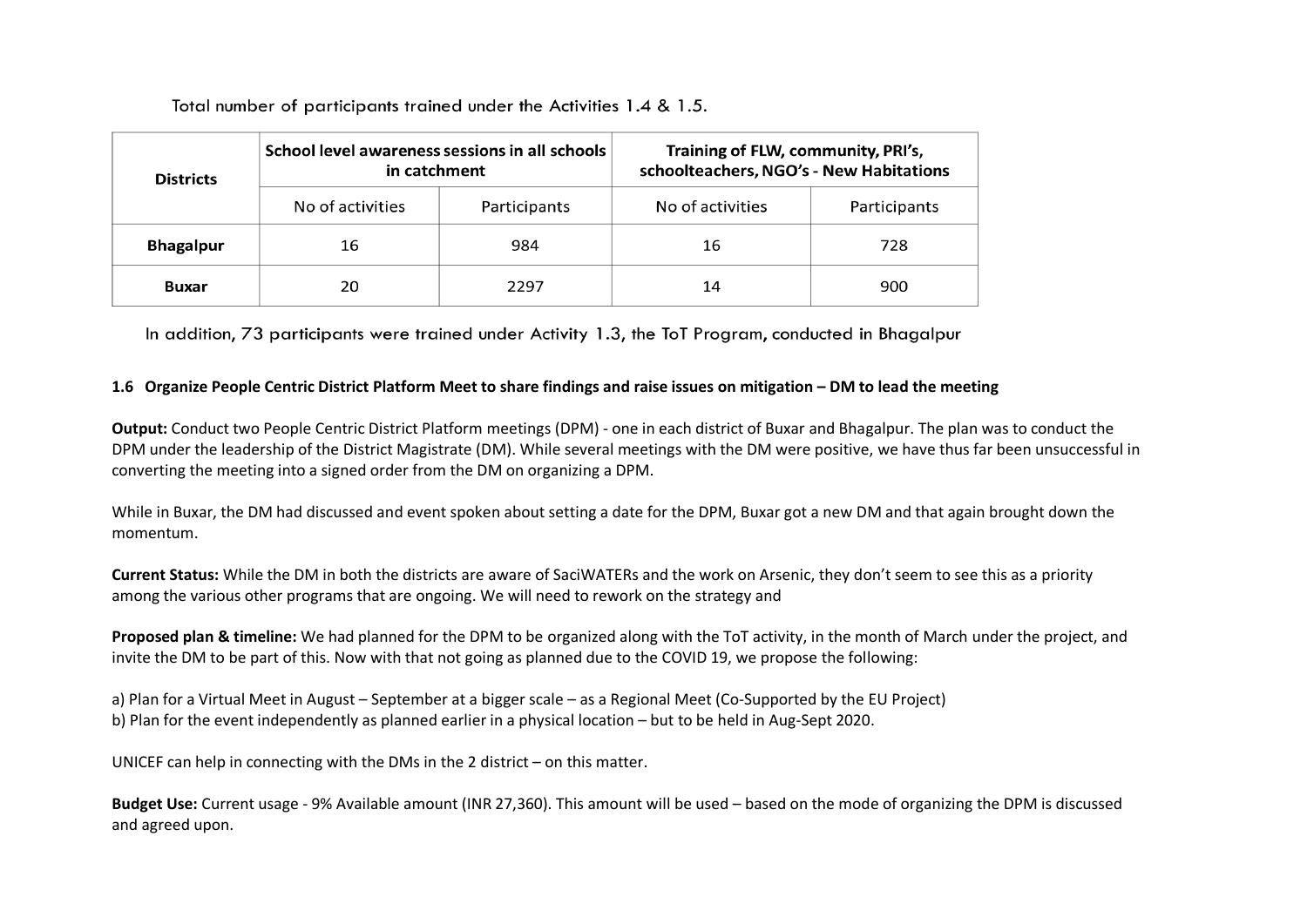# **2 Strengthened Arsenic Network in Bihar with increased interaction & collaborations among CSO, practitioners, and academia**

## **2.1 Support towards local research on Arsenicosis mitigation in Bihar**

**Output:** Three research products for graduate/post graduate students. The Idea was to promote students from the Bihar Colleges & Universities to carry out field-based research on Arsenic related topics.

**Current Status:** While efforts have been made to get research students by interacting with the AN Collage, Mahavir Cancer Sansthan (MCS), Bihar Agriculture University (BAU), we were not able to get any during the initial period. In February, we had discussions with the MCS & BAU as well as with Mr Eklavya Prasad. There were some options that we were exploring, but this was again affected due to COVID 19 pandemic.

While specific topic and students/ researcher were not identified, there was a scope for exploring that still exists with these institutions.

**Proposed plan & timeline:** With the current COVID 19 issue, we are not sure of students undertaking field research and taking into account the project extension being proposed, we would like to propose the following options:

a) A 3 month desk based research by 3 research students to be offered, on 3 diverse topics –

- Water quality, access and pricing in the times of COVID 19. How has the drinking water scenario changed?
- What are the locally available nutritional food to be promoted as a mitigation option to eliminate arsenic from the system as well as build immunity to fight COVID 19?
- Return of migrants and impact on the water access and quality
- Identify current government programs across the various sectors that can be tapped to enhance the arsenic mitigation & water quality agenda.

b) There are students from JNU and the Water Technology Institute, Chennai, who are likely to take up the studies and we can use local research students or the SaciWATER staff to get field based information for the studies.

This will require minimal field intervention and will help obtain research outputs. We can explore other topics as well with the concerned institutions.

**Budget Use:** Current usage - 0% Available budget is 1,50000

A desk-based research for a period of 3 months = @ Rs. 25000/- will cost totally – INR 75000/-. The balance INR 75,000, we propose to be used for the Staff salary for the additional months.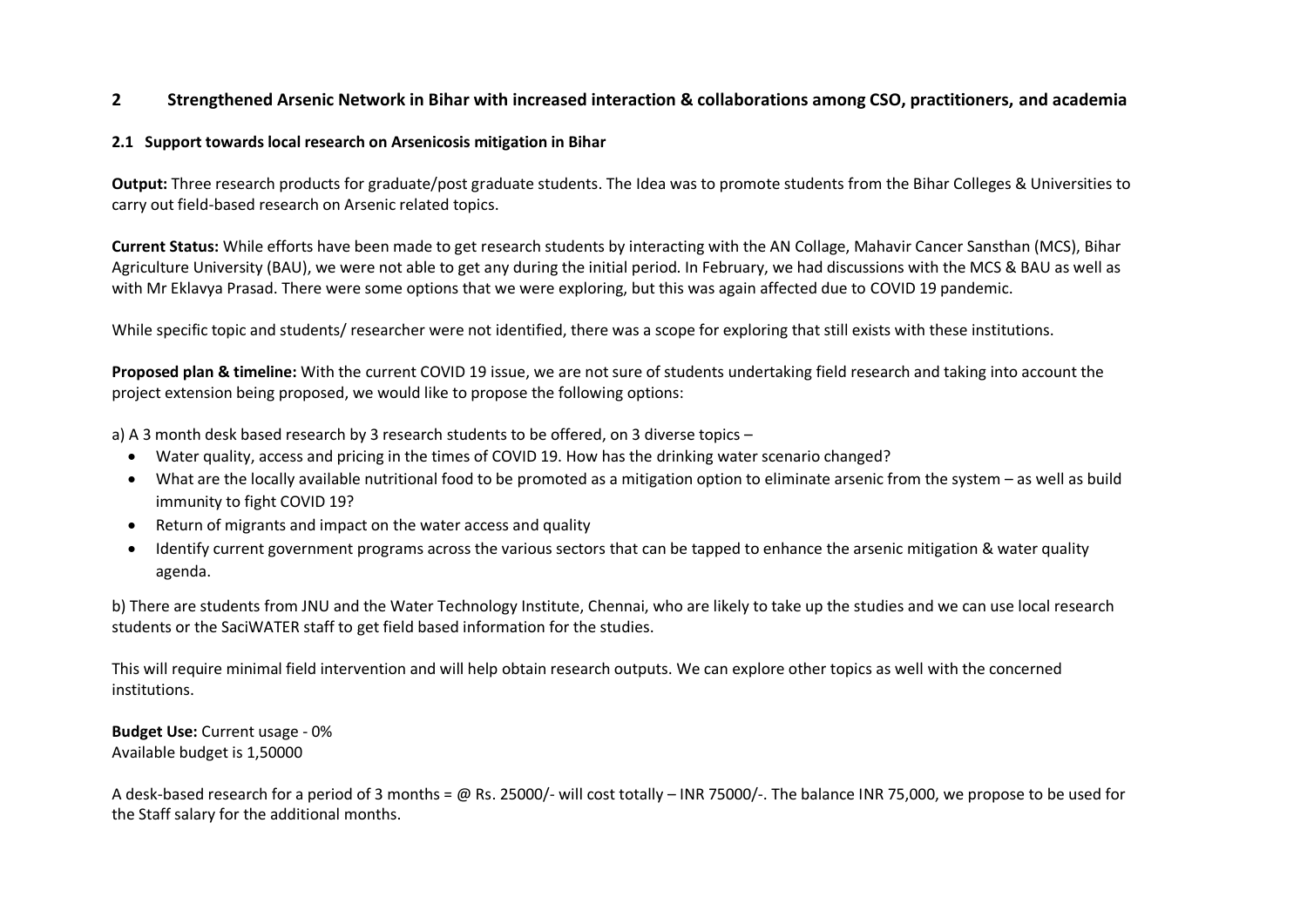## **2.2 Prepare a Situation Paper on Arsenic in drinking water – for the state of Bihar and sharing with forums such as BIWA**

**Output:** Develop a situation paper. Getting a senior researcher or someone from the government who can write the Situation paper that will catch the attention of the Bihar Government was the initial Idea.

**Current Status:** We have Mr Ekalavya Prasad, (MPA) and Mr Manish (Ex- SaciWATER) who are interested to work on the Situation paper. We would like UNICEF to support us in identifying an appropriate person for this task. During my earlier discussion with Rajeev, had expressed this as well.

**Proposed plan & timeline:** Once we have the expert, the timeline can be agreed with the concerned persons input. We could use one of the research students to support the writing of the situation paper. We have also approached Dr Ashok Ghosh with regards to identifying a expert to write the paper.

**Budget Use:** Current usage - 0% (INR 40,000 + 40,000)

## **3 Development of community-based mitigation strategy through promotion of use of water from safe sources**

#### **3.1 Set a Pilot model - well water and Rainwater Harvesting structures as mitigation options – (6 Well & 2 RWH)**

**Output:** Rejuvenation of 6 open wells as well as 2 RWH structures across the 2 districts

**Current Status:** The wells for cleaning and making it an alternate safe source for drinking water has been identified and discussion with the concerned well owner and the household nearby on its use for drinking and cooking purpose has been carried out. Below are the details of the identified wells and the location for the RWH structure.

**Proposed plan & timeline:** The field teams are already discussion how they can implement the activities post the COVID 19 lockdown and as the community has already agreed to carry out the works, with a bit of their contribution in the form of Shramdhan, the activities can be completed within a months' time. Shramdhan in this state of COVID 19 may not be accepted as this could be a means to earn for the villagers. This will be taken into account on a case to case basis.

**Budget Use:** Current usage - 7% Available amount (INR 74,620 + 50,000)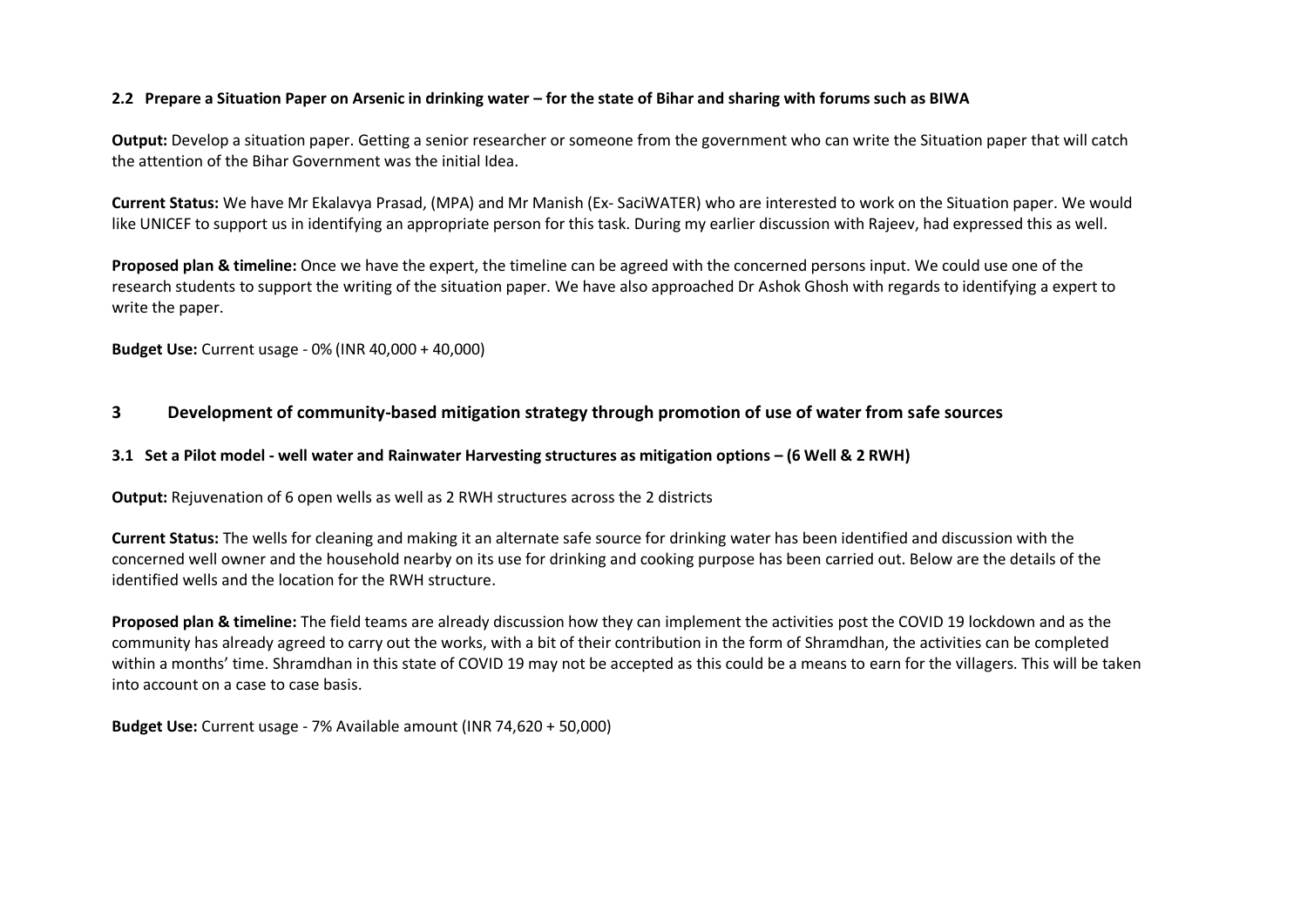Details of the Well revitalization and RWH in the 2 project districts

#### **BHAGALPUR:**

Selected School for Rainwater harvesting: Kamat Tola middle school, Kamat Tola, Buxar

At Kamat tola school, there is a dilapidated Rainwater harvesting structure, that will be renovated, and it will also be connected to existing tubewell by an electric motor pump. This will ensure year-long supply of clean and safe drinking water to the school students & the nearby households.

During the rainy season, the rainwater will be filtered and used and during other times, the tube well water will be pumped up and filtered so that all children can avail arsenic free water throughout the year. There are about 500 students from two village studying in this school. **Timeline:** - About 10 -15 days to complete the work.

Selected habitations for well cleaning:

- 1. Kamat Tola Near Anganwadi centre (WARD NO. 9 & 10)
- 2. Sonu Tola Kachaharia
- 3. Kamat Tola (Near shiv temple)

Kamat tola villagers shared that in both wards(9&10) total population is approx. 600 and almost all people use well water. The tubewells in this habitation are contaminated with arsenic and only one household has a tubewell where arsenic amount is within permissible levels. Sonu tola kachahria villagers are also ready for well cleaning as they are already using the well water for their regular use.

**Timeline:** - About 03 to 05 days' time to clean each well.

#### **BUXAR**

In Buxar, a survey of about 20 wells were undertaken in Kathar, Akauna, Rajpur Kalan and Gangauli Panchayats. Based on the interaction with the community, the following wells have been identified for rejuvenation.

**Selected Wells:**

One well in Kathar Pachayat One well in Akauna Panchayat (Dubauli) or Majhwari Gautam Panchayat One well in Dubha village (Gangauli Panchayat)

Discussion with ward members and villagers carried out followed by a discussion with the concern Mukhiya of the Panchayat. Details of the users of the wells, the water levels of the wells, the maintenance and cleaning of the wells, etc., were discussed. Observation of the drainage system near the wells and the usage of the well water noted – (for drinking, household activities, cattle feeding and for irrigation etc.). While enquiring on the number of people dependent on the wells, other nearby sources of drinking water were also noted.

#### **Rain Water harvesting (RWH):**

A Govt primary school at Englishpur dera (Akauna Panchayat) has been identified as a potential for RWH structure. This school is situated where we found the Arsenic level in ground water higher than the permissible limit. The school children is not getting the safe drinking water till date.

Regarding Rain Water Harvesting the team met the concerned person at the Civil Department of Education Department Buxar and discussed about the RWH technique and structure. The department suggested us to recharge groundwater table through RWH under a low budget figure. This technique includes a filtration system also before recharging the water table in the concerned area.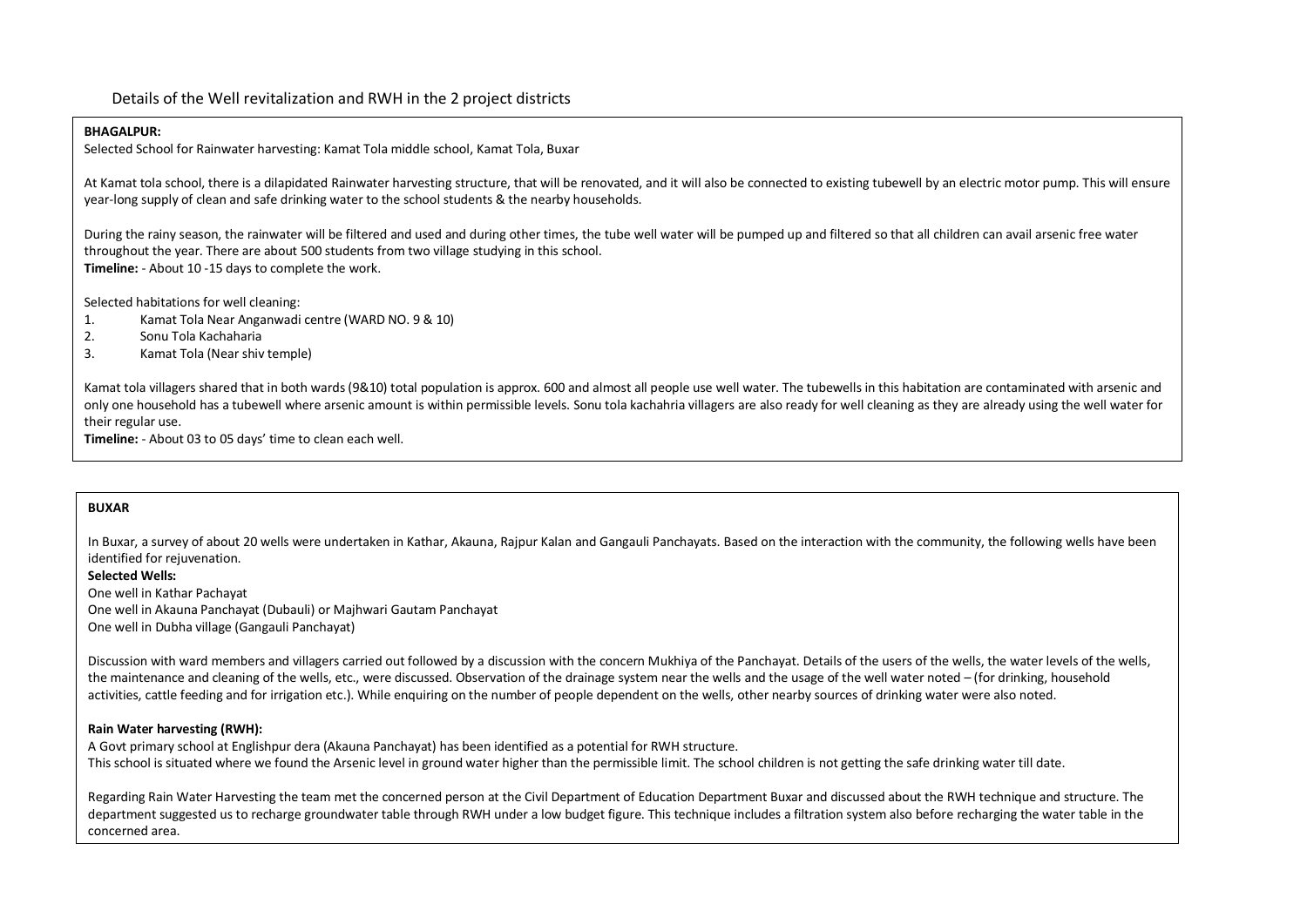### **3.2 Set local governance structure to manage water supply - Scheme wise**

**Output:** Local mobilization for O&M and use of water for drinking & cooking purpose from Wells & RWHs.

**Current Status:** With the government scheme of Har Ghar Nal ka Jal yojana in Bihar, we have been in discussion with a few wards where the scheme has been implemented and some where the work is in progress. The interest among the community for a O&M role of the community in the scheme is minimal as many have no idea about the scheme or its benefits. Discussion with the ward and panchayat members has also taken place.

**Proposed plan & timeline:** Post COVID 19, this activity can be pursued in habitations where in addition to the government scheme, we are rejuvenation the wells and putting in place the RWH structures.

**Budget Use:** Current usage - 0% Available amount (INR 24470 +25000)

### **3.3 Travel & Stay for Lead, DCs and Pos**

**Budget Use:** Current usage - 24% Available amount (INR 1,24,936)

Under this component we would like to propose the option to build in the salary of a State coordinator for Bihar, for the period of June – August 2020.

## **4 Effective and Efficient Programme Management**

4.1 Programme Management and support supervision provided by Project Director/ Organization Secretary

**Budget Use:** Current usage - 75% Available amount (INR 10,000)

4.2 Cost for administration/ HR/ finance/ communication

**Budget Use:** Current usage - 100% Available amount (INR 0)

4.3 Travel, local conveyance, accommodation, food of Project Director/ Organization Secretary

**Budget Use:** Current usage - 28% Available amount (INR 25,751)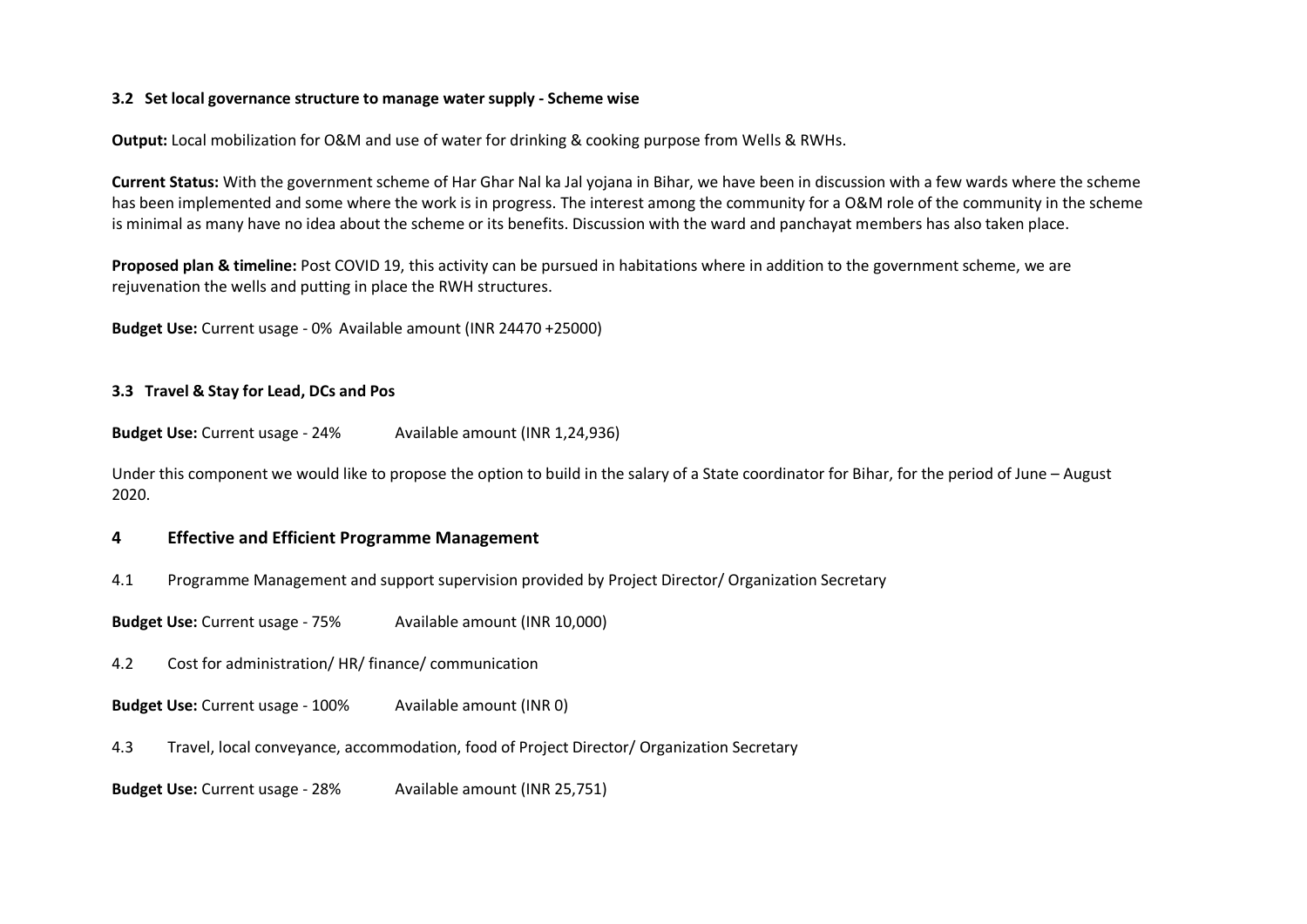# **Photos:**



Buxar – Interaction with the School Management  $\Box$  Buxar – Interaction with the Students on Arsenic & its mitigation



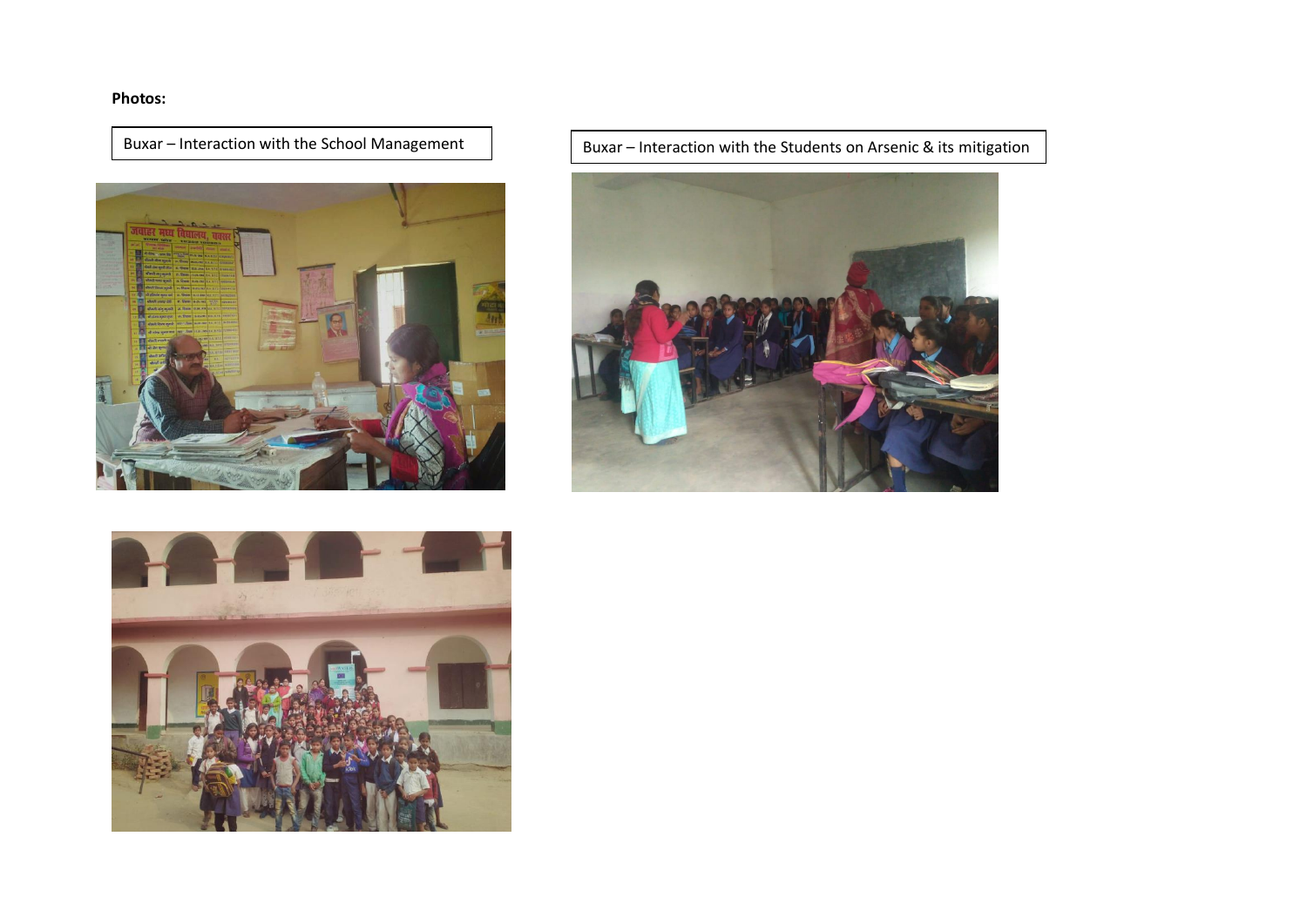Bhagalpur – Awareness Program at the middle school - Arsenic test kit demo







Simple mitigation option shared with the students